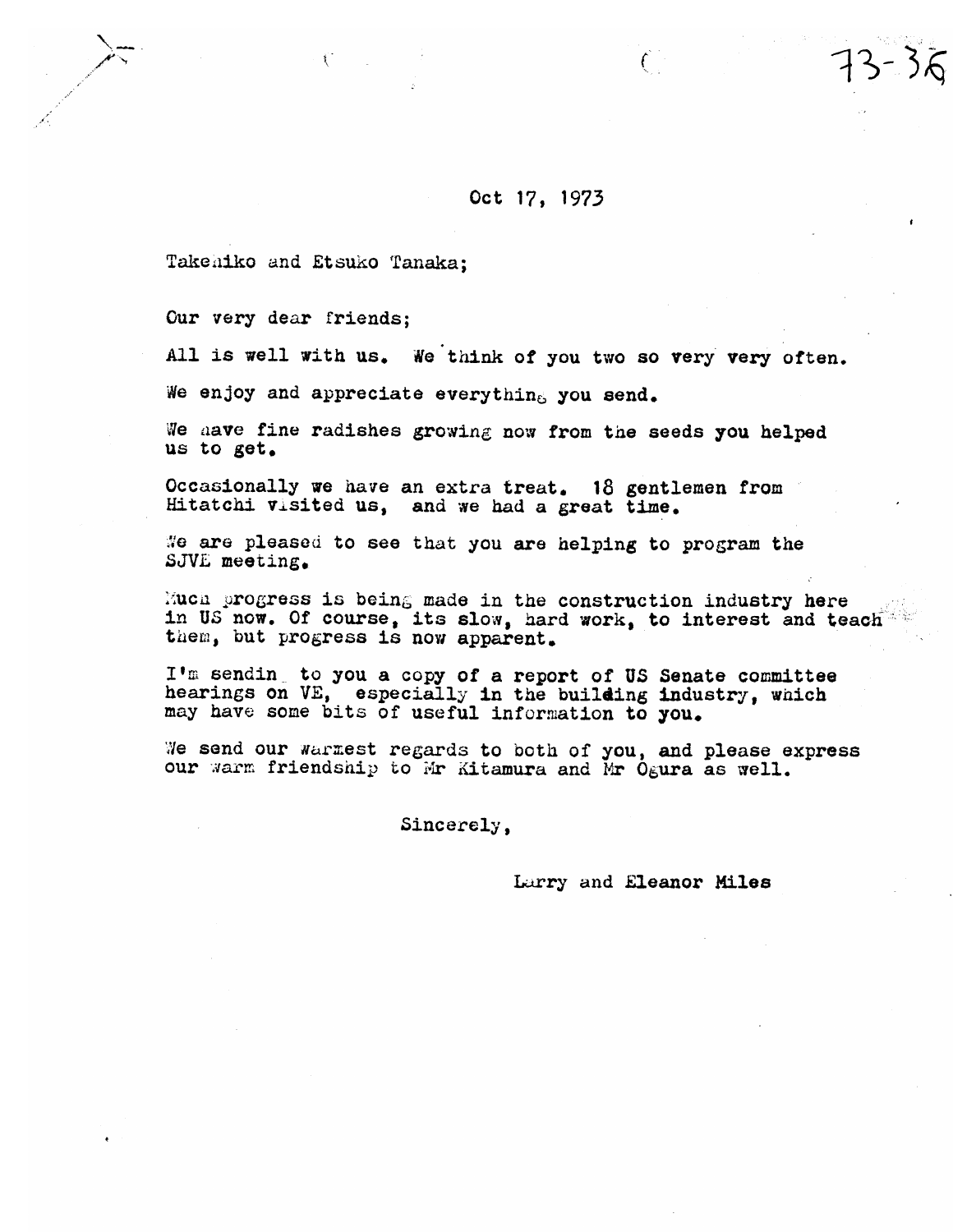## 48 1 12

 $\mathbb{Z}^n \to \mathbb{R}$ 

## **Pear Takehiko and Etsuko Tanaka;**

 $\left( \right)$ 

**Thank you** for **your friendship and for your good letters with interesting enclosures. You have become very proficient,**  not only **aith printed and spoken englisb, but with the written script as well.** In **fact your writing is much easier to read than mine** 

The **newspaper clippings you sent help us In an interesting wey, to continue to add to our'knowledge of, and love 04, the Japanese culture.** -

**I** found a very interesting book which I got for Eleanor for **Christmas. It was beautifully illustrated with Japanese Art. Its nam; is VAPAN, A** HISTORY **111 ARTvr by Bra ey Smith. It**  gives the highlights of history, and illustrats with art of **that period. The first period is before 552.. The next from 552 to 710, etc. It is very informative andiacinating. I am now up to the period of 1333 to 1568. The Muromachi period.** 

We so much enjoy telling our friends about Japan, and our **friends in Japan. I mounted a set of the two flags** in **a suit&bie holder. First I get out** the **flags. Then we tell them of** our **fine friends, and a11 of the interesting things we did. We show them** . pictures, and beautiful things we brought back. Its really great. **Je enjoy it so much, and we communicate to them important knowledge ad attitudes. Gee, the experiences 6th you folks, so well recorded in beautiful pictures, are a joy to tell about a,nd to show.** 

**The husband of our daughter in Vermont is an artist, Of course we showed them all of our beautiful things.** When **he saw the wood block prints of Eokusai, so generously presented to us by**  Toyo **kogyo, he became excited. Said These are Tremendous", Then he went and got three books of Hokusai works which he studied**  during his art training. He also loaned them to us. **fine** things **adds another dimension of great Interest to our lives.** 

The vase and ash tray which you helped us to send to our daughter<br>in Arizona, arrived in fine shape, and delighted them very much. In Arizona, arrived in time shape, and delignted them very much.<br>They were so excited that they did not wait untime Christmas, but<br>opened them right away.They were <u>so</u> pleased with them. They also opened them right away. They were so pleased with them. They also said the packing was a"work of art too".

All **of our other things which came by sea laail to our friends astfgifts** under \$lO.OOrt **arrived, and pleased our friend8 very much.**  Eleanor **sent several tea sets. They** look **even more beautiful**  now **that they did In Japan (where** they were **completely surrounded by beauty),** 

**You have a small package coming by sea mail. I know how you tried, and** finally got **a first edition of the book. Well, I still had** - **two or three on hand, sone of them is being sent to you today, :or your personal copy.** Itc **an honor and a priviledge to send it.** 

Eleanor has already prepared and served Japanese food, Japanese style.chopsticks and all wall tall man was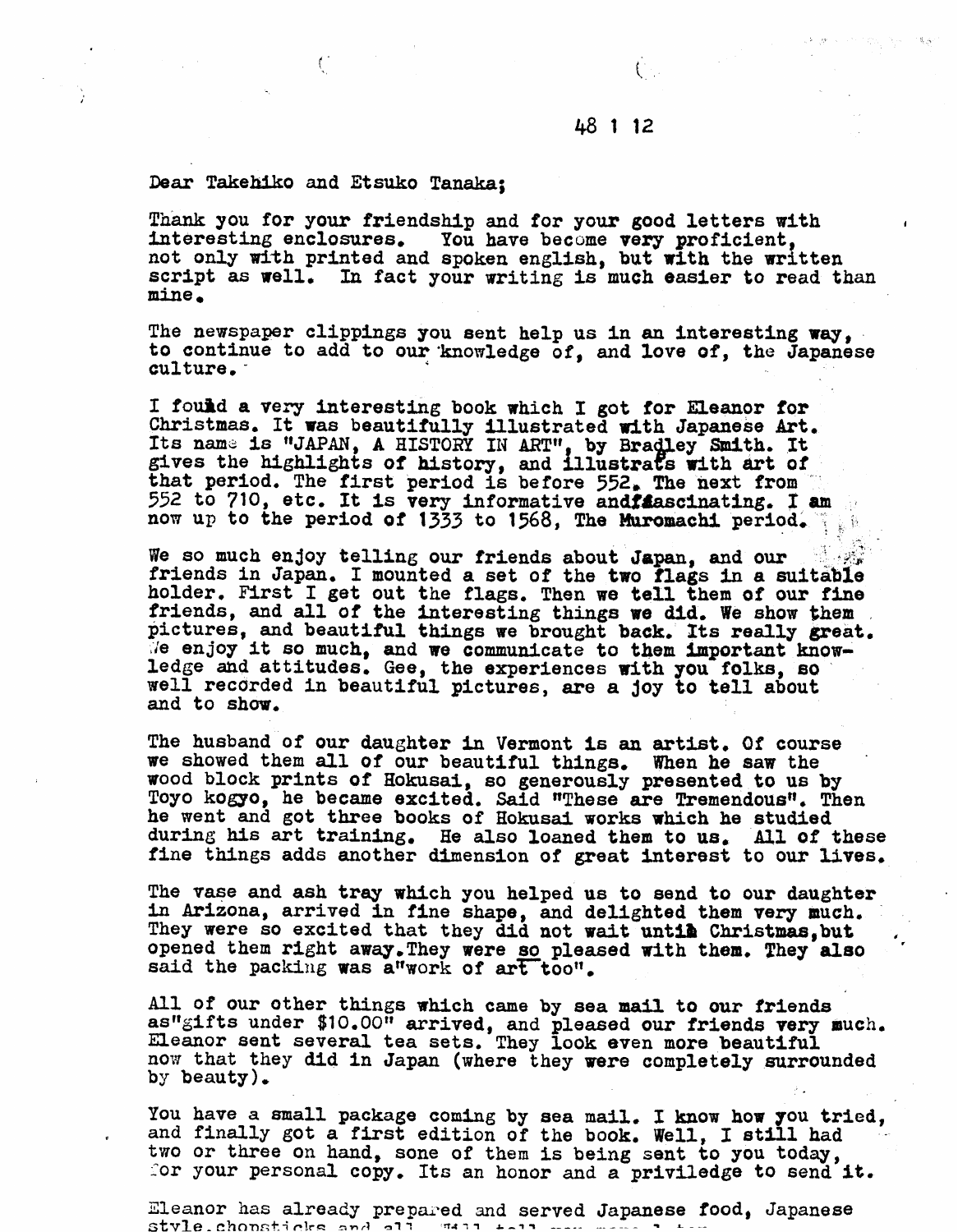Mrs. and Mr. Miles. Dec. 12, 1912 Sedgefield Route's Easton. Maryland 21601  $U. S. A.$ Dear mrs. Eleanor Miles: Mr. Laurence Miles: Please excuse the delay of my greating letter. I wish to thank you rely much for your thoughtful Sletters of Nov. 9 at Kaimana your home. Grery day we recall parts of tries with you too and of your kind invitation Nov. 1. exercise at Suchiro Cestaurant. We are very happy? as we all became accustomed to each sther. We wish to express our appreciation for many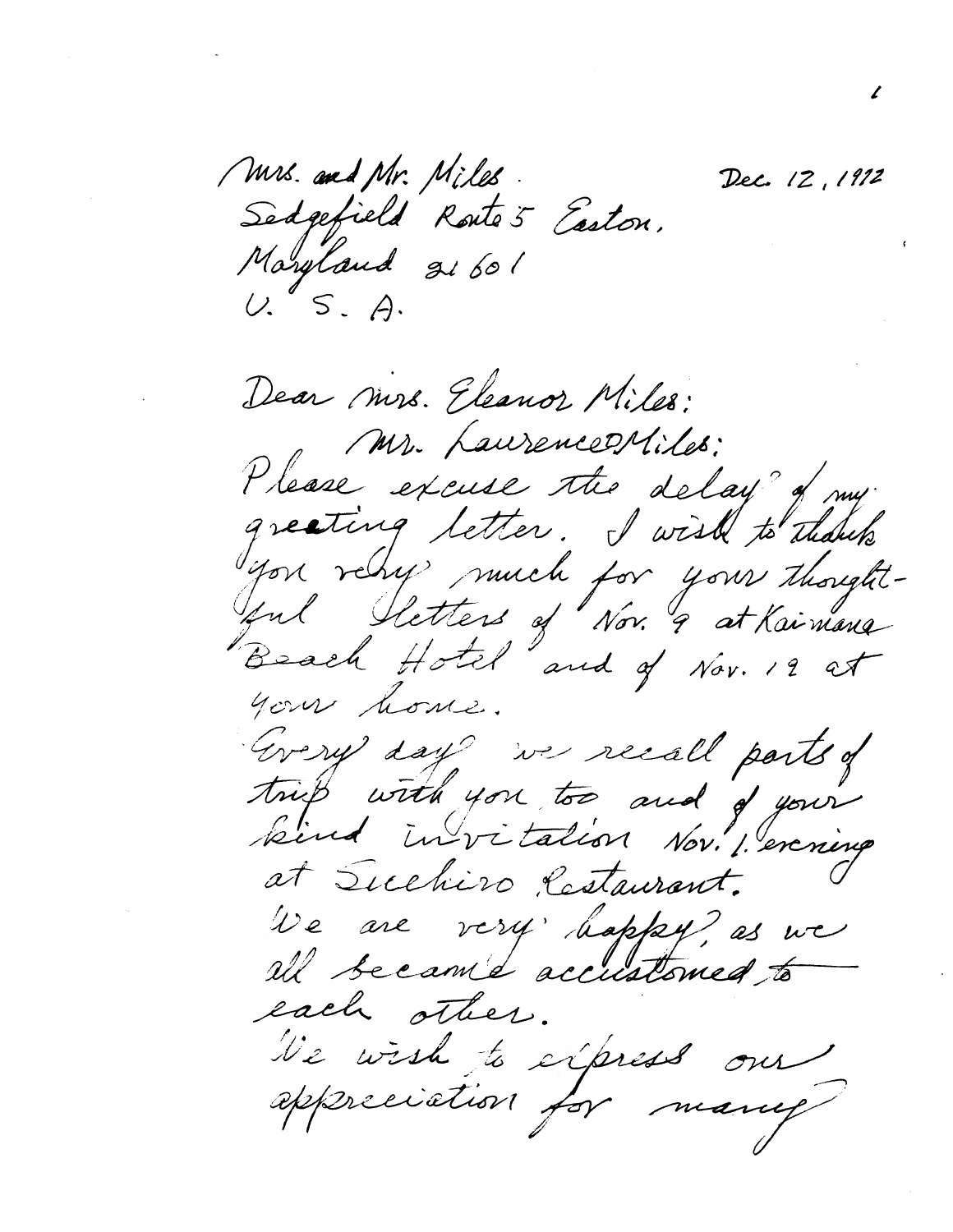Thoughful gifts of you so kindly presented us. It will not serve proctical purpose but will long remain as a remembrance of Mrs. Eleanor Kusan and Mr. Laurence Dan nasan. We sent your photographes and our small gift (cherry blossom board I which mus. Etsuko Tanaka hod embroidered by percel post in mail Dec, 4.

Nov. 18, we held the VE meeting et Toyo Kogyo (Rotay Engine maker) where you had visitted Oct, 30. The antience was about 150. We explained the fact that you had visited toys Koque 4 Japand Steel Works Hiroslima